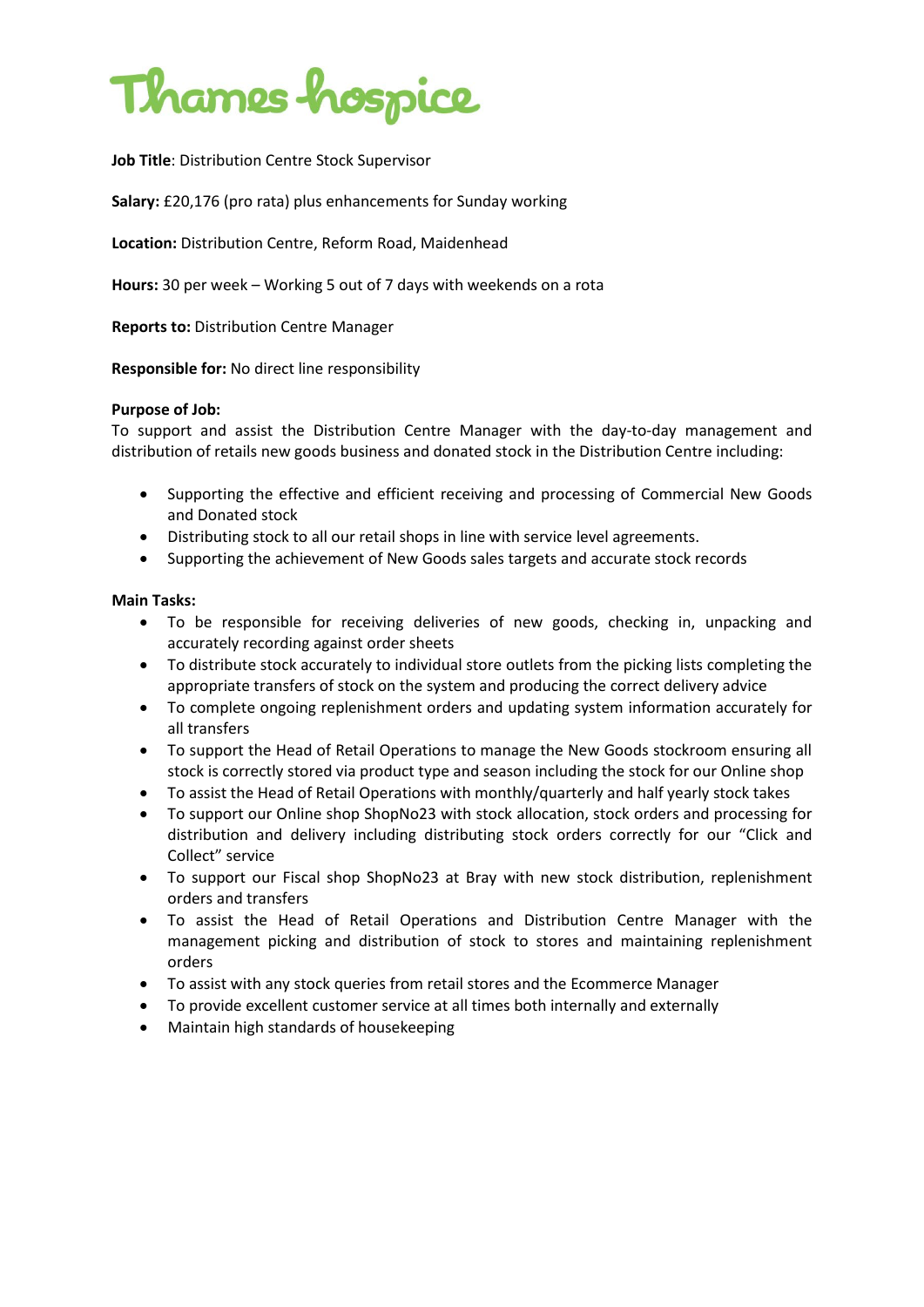# **Donated Stock**

- To support the Distribution Centre Manager when required with receiving, sorting and processing donations from the general public and from other stores
- To prepare donated stock when required for distribution to the retail stores
- To sort and identify stock that are specialist and can be sold either on Ebay or in our Vintage store
- To promote Gift Aid when receiving donations from the public and ensure all administration procedures are followed in line with HMRC regulations
- To support the Home store team with deliveries and collections and the moving and assembling of furniture

# **Legal / Security**

- To ensure Health and Safety, and Trading Standards regulations are adhered to, to take responsibility for personal health and safety whilst on and off-site
- Follow Thames Hospice procedures at all times and ensuring adequate security of stock and the stock room
- To report all accidents and incidents promptly, using the designated form

# **Working with others**

- Be flexible, and be willing to work additional hours, when required
- To undertake such other tasks as may be reasonably required from time to time e.g. seasonal promotions / roll out of new initiatives or projects
- To maintain excellent knowledge of Thames Hospice in order that customers, staff and volunteer queries can be answered correctly
- Positively promote the work of the organisation building & developing positive internal and external relationships

# **General**

- This role includes manual handling involving lifting, sorting, and carrying of new goods stock and donated stock.
- Proportion of the day will be spent working on a computer, inputting information
- Occasionally dealing with difficult/challenging customers

# **Working Pattern**

Your normal working pattern will consist of five days out of seven to include weekends when required.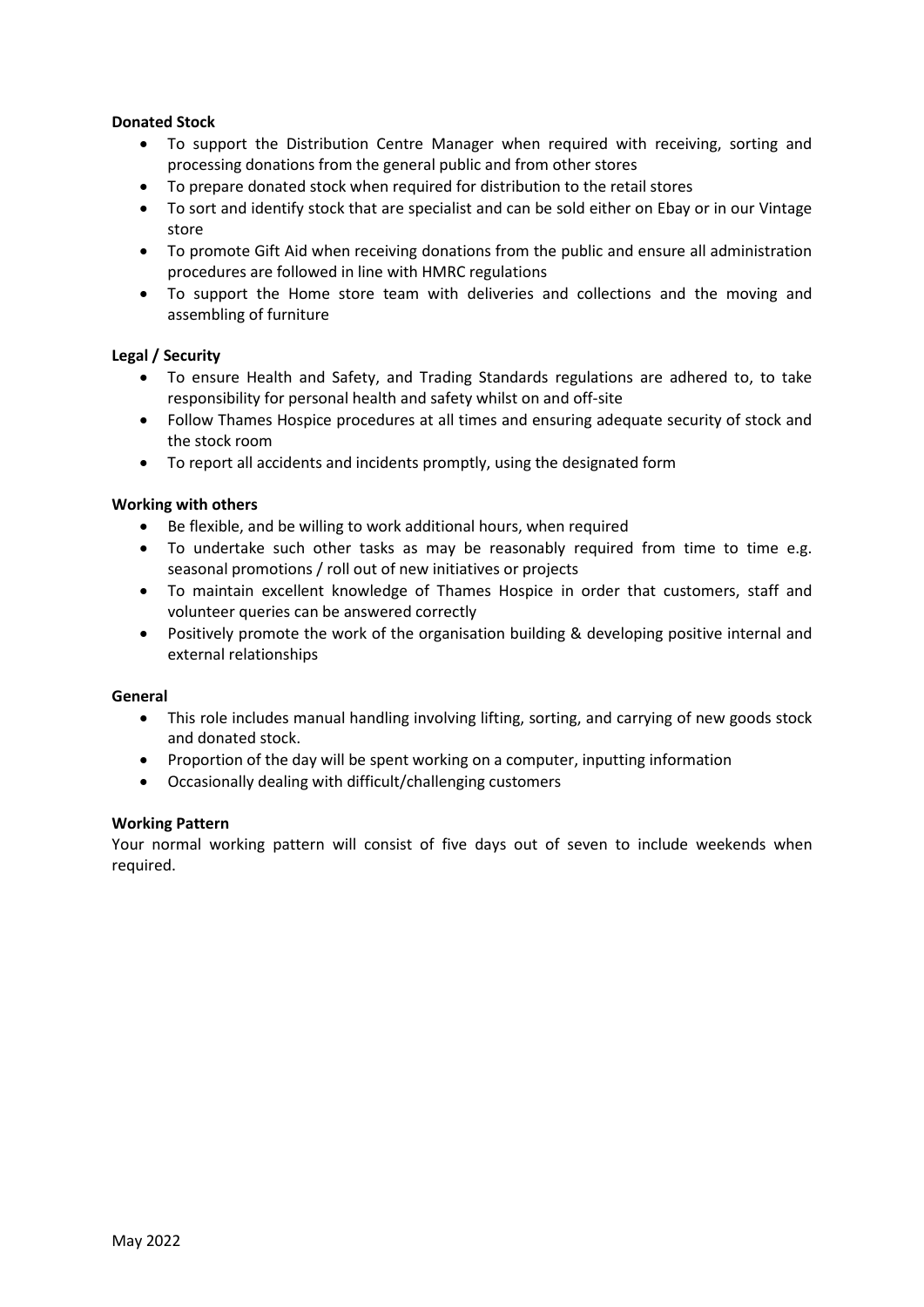Thames Hospice is committed to being an equal opportunities organisation. It is committed to promoting equal opportunities and preventing discrimination. This policy applies to both its service delivery and to its own employment practices. You will be willing and able to demonstrate commitment to Thames Hospice Equal Opportunities Policy

### **Our Values**

Our values are the essence of our culture and inspire our behaviour.

**Compassion** – we treat everyone with kindness and compassion, providing a secure and caring environment.

**Ambition** – our desire and determination to succeed in meeting the growing needs of our local community.

**Respect** – we believe in treating everyone with dignity and respect.

**Excellence** – we are committed to delivering and demonstrating excellence in everything we do.